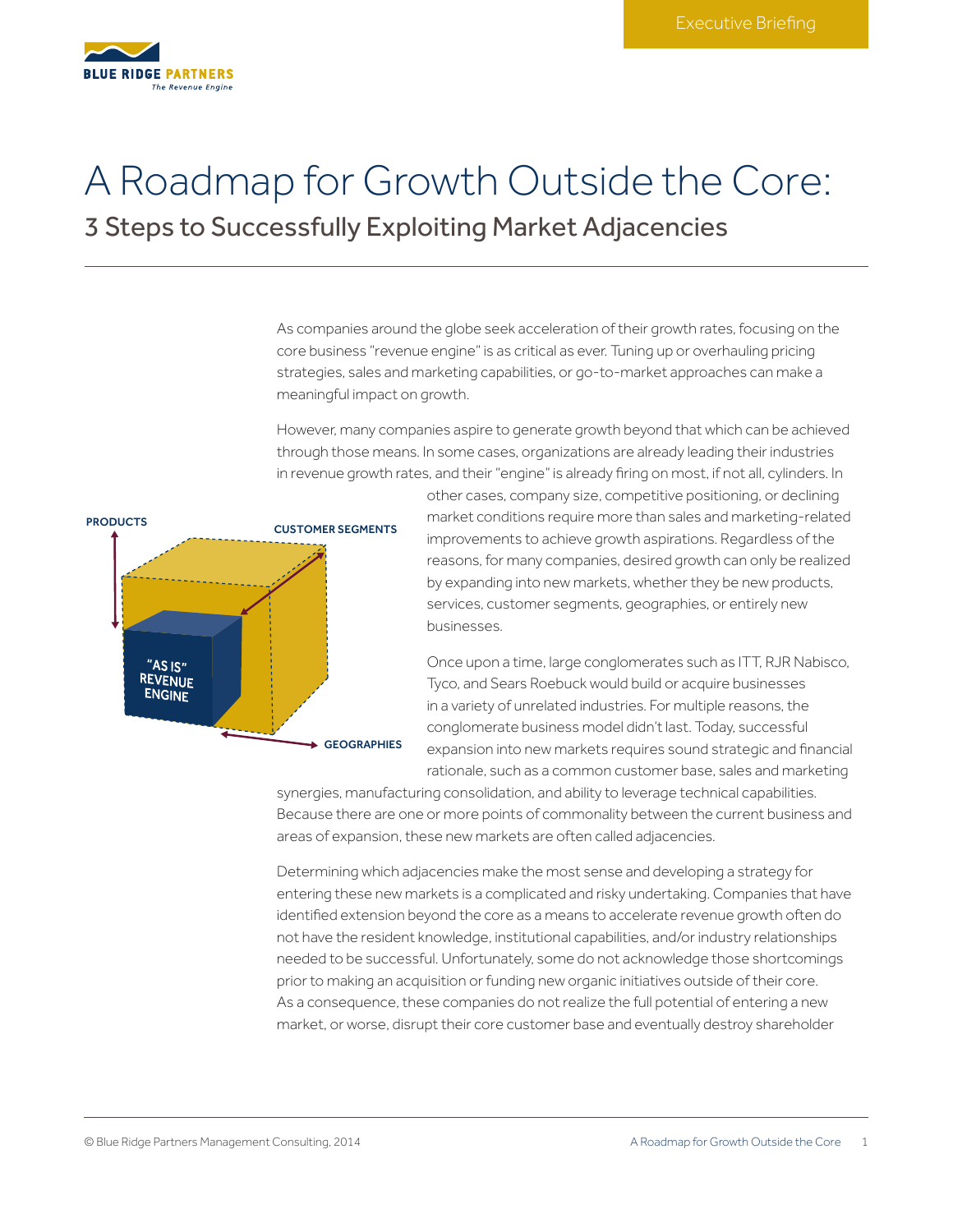

value. Other companies appreciate the magnitude of the effort required, but never seem able to allocate the necessary resources to do the work, given the day-to-day challenges of running a business. Regardless of the reason, significant growth opportunities are often left unrealized.

Through our work helping dozens of companies chart paths to growth through new market entry, we have developed a three-step approach to adjacency assessment and prioritization that allows for a large number of potentially attractive adjacencies to be quickly identified, prioritized, and narrowed down to one or more that a company should pursue:



#### Step 1: Develop foundation for adjacency prioritization

At the beginning of any adjacency assessment, companies are well served to (i) define the objectives for any ultimate expansion, (ii) document the company's truly unique assets and capabilities, and (iii) develop a list of strategic and financial criteria that will be used to assess adjacent markets. This "foundation building" should include all key constituents in the company, including line executives of existing core businesses.

This consensus-driven approach is important for two reasons. First, by aligning key stakeholders on the reasons for, and urgency of, an expansion into new markets, a company will mitigate the risk that a sound strategy is not accepted by the leaders who need to execute it. Second, with a common vision for what would qualify as an acceptable adjacency, the organization will be a lot more efficient with resources used to conduct the scanning effort.

Failure to gain consensus early creates confusion and decision paralysis later on in the effort. For example, the CEO of one multinational manufactured products company charged an internal team with scanning adjacent markets and determining which ones to pursue. However, she did not create a clear "case for change" in the eyes of her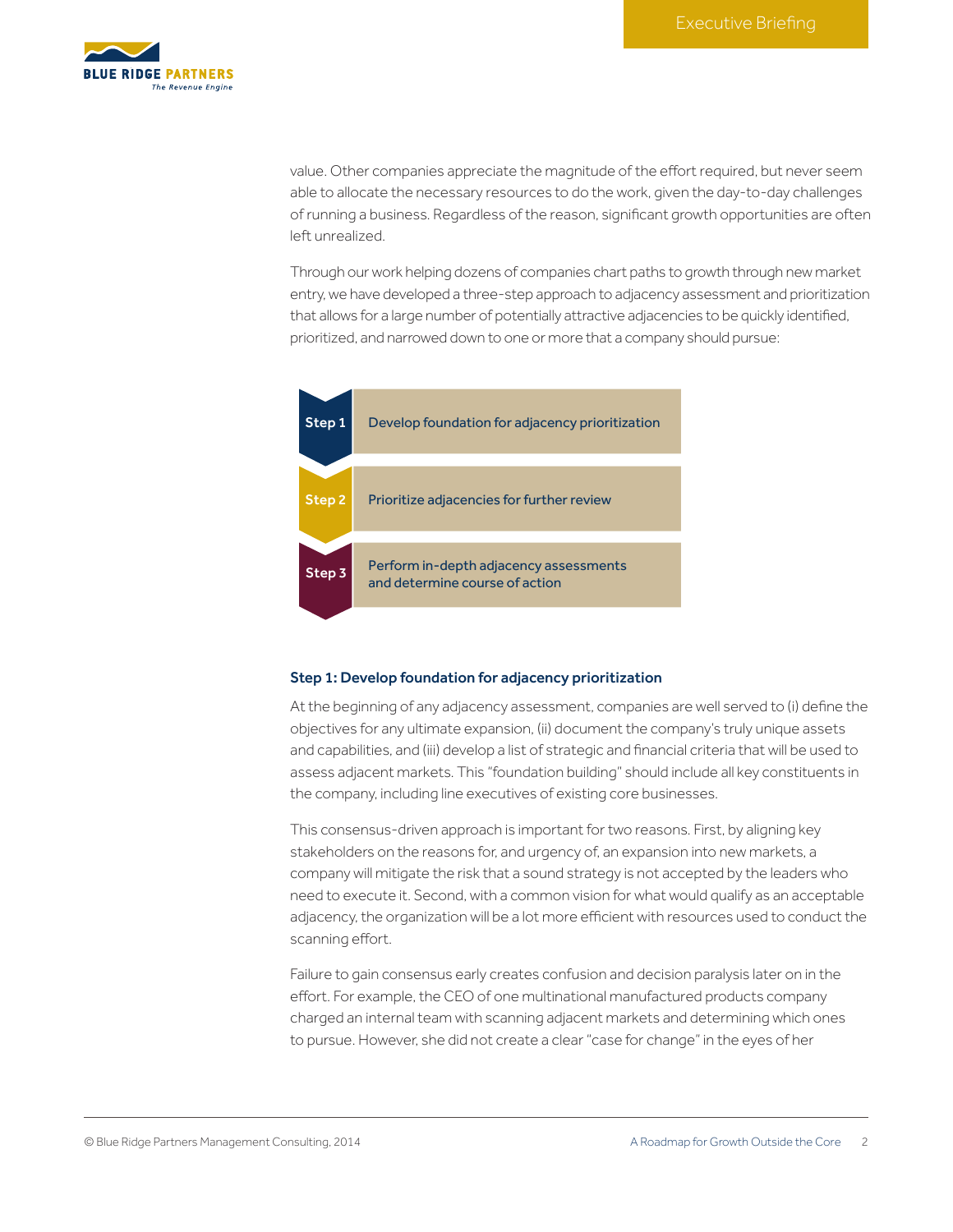

## Key Outputs from Step 1:

- Definition of strategic objectives to achieve by extending beyond the core
- Identification of truly unique organizational capabilities that can be leveraged in an expansion into another sector
- Strategic and financial criteria to guide the assessment and prioritization of adjacencies
- Preliminary hypotheses on attractive adjacencies

lieutenants. Consequently, each time the internal team presented a recommendation about a particular adjacency, senior leaders could not agree on whether the expansion would be a wise or unwise move for the company.

In contrast, a medical device company with which we recently worked took a much more methodical approach that resulted in up-front consensus. The management team began with a working session during which senior stakeholders documented key issues facing the core business, developed a set of objectives regarding what they wanted to accomplish with the expansion effort, and assessed what capabilities they had that were unique and could be leveraged to create a competitive advantage. In this case, they decided that one of their strongest assets was the customer relationships and loyalty that the company enjoyed. At the same time, they determined that while the core business growth rate was acceptable, they needed to improve sales representative productivity (i.e., annual sales per rep) to improve their EBITDA margins. With common agreement about the capabilities to leverage and the objective of the adjacency exercise, they had successfully established boundaries around which each member of senior management could rally.

As mentioned above, along with gaining alignment on the objectives for any expansion effort and the company's unique capabilities, defining a set of financial and strategic criteria is paramount for success in the effort. These criteria should be clear, specific, and as objective as possible. For example, financial criteria might include minimum market growth rates and gross margins; strategic criteria might include competitive concentration and relative commoditization or differentiation of products or services sold by incumbents. While there is a qualitative nature to assessing strategic criteria, companies should still choose criteria that are straightforward to assess. Below is an example of financial and strategic dimensions that might be the basis for the screening criteria used in an adjacency scanning effort.

- 5-year growth rate
- Industry profit margins
- Pricing/reimbursement
- Competitive concentration
- Technical risk
- Capital intensity
- Regulatory environment

The final foundational element for the adjacency scan is the generation of hypotheses about attractive adjacencies. Agreeing on a list of industry sectors that are candidates for evaluation provides focus and direction for the effort. We find that 7-10 adjacencies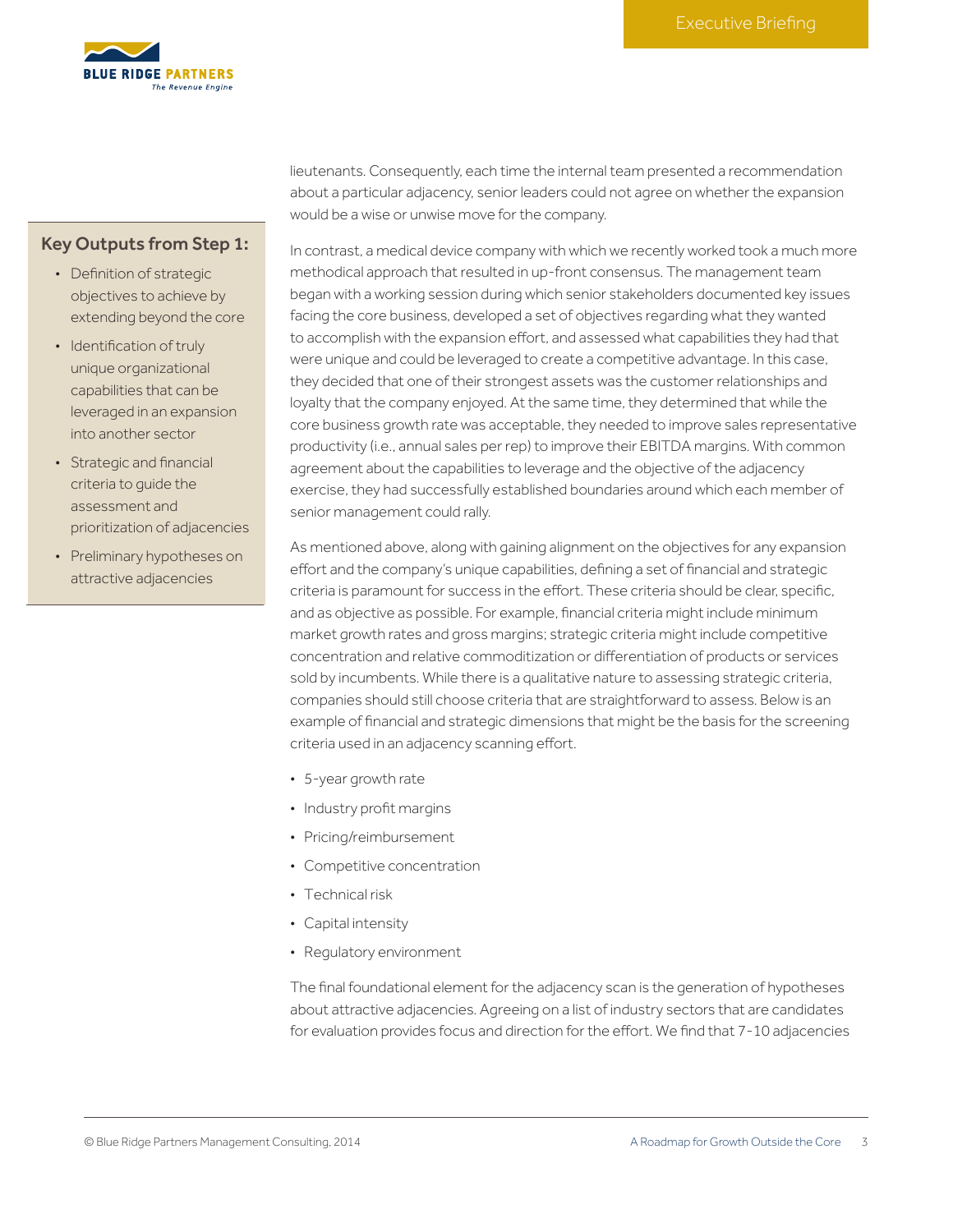

is a good number with which to begin this effort as it allows companies to cast a wide net and still complete the scanning effort in a reasonable amount of time.

As an aside, it is sometimes the case that an adjacency ultimately pursued wasn't on the original list of hypotheses. In these instances, the initial round of assessments helps companies refine their objectives and screening criteria, and leads to insights about what sectors are better fits for expansion efforts.

### Step 2: Prioritize adjacencies for further review

With a list of potentially attractive adjacencies in hand, the next step is to develop a fact base that can be used to screen each adjacency using the filtering criteria developed in Step 1. The fact base collected during Step 2 should not be comprehensive; rather, it just needs to provide enough information to rank and prioritize each adjacency relative to the others based on the key screening criteria. This is an important mindset. Without it, companies will spend far too much time and money analyzing adjacencies that don't warrant the investment.

In our experience, much of the fact base necessary to do this filtering is available in the public domain and collected via secondary research (whether for purchase or freely available) through sources such as:

- Professional research reports
- News articles
- Trade magazines
- Trade association websites
- SEC filings
- Earnings call transcripts
- Internet forums (e.g., social media, chat rooms)
- Company websites
- Job postings/resume boards

Many of the above sources are obvious and intuitive, but the last item on the list is worth a special mention. We find that information communicated in job postings, and especially in resumes and profiles on social media (e.g., LinkedIn), often reveal important data elements. For example, on a recent engagement, we triangulated the size of a niche product category using the resume of the market-leading company's former head of sales. Because of the relatively small market, competitors did not report segment sales in their SEC filings and there were no published research reports. Based on our primary research and survey data, we felt comfortable with the insights we'd developed about relative market shares.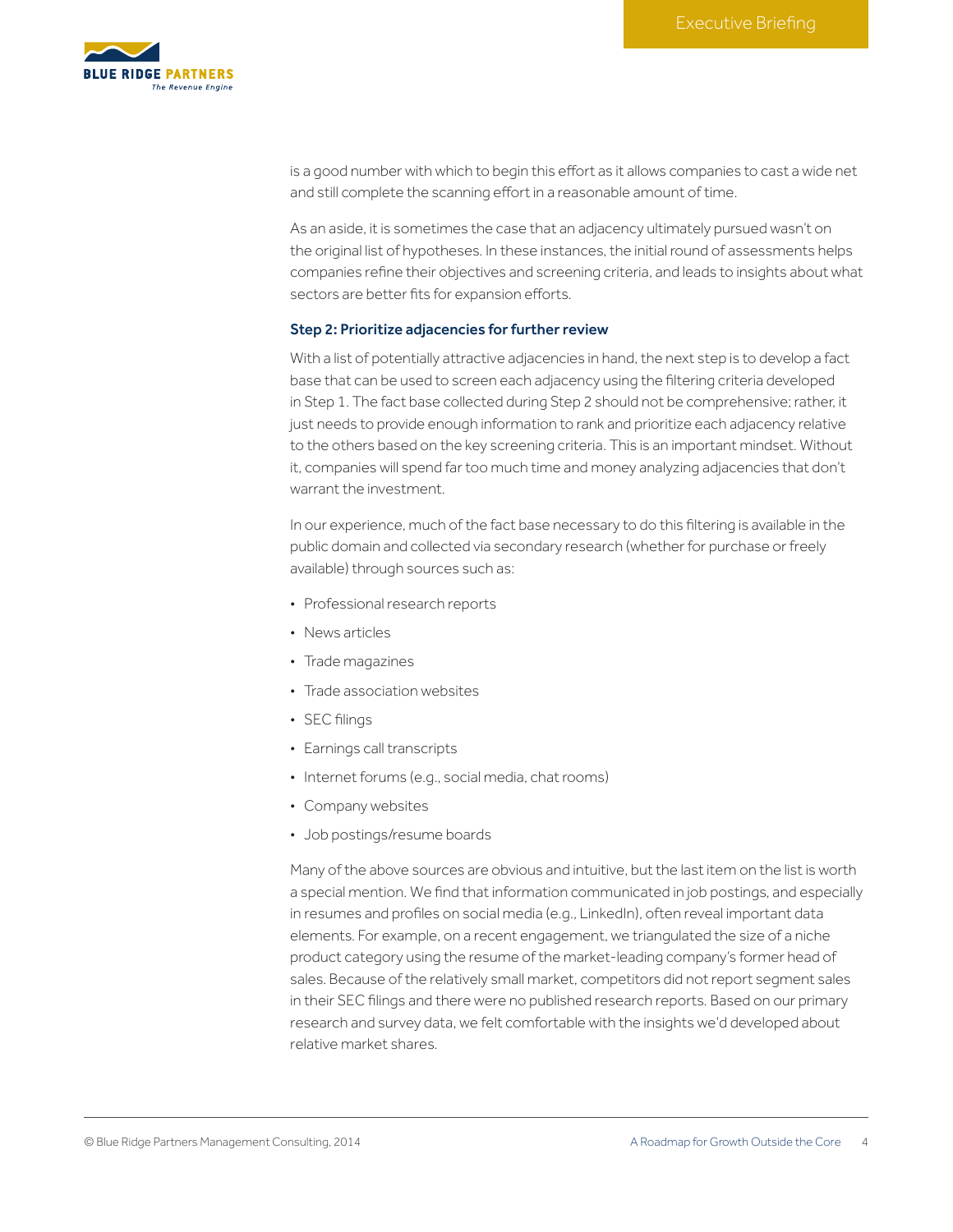

We used a couple of different approaches to estimate the aggregate size, but wanted further validation. The posted resume we found disclosed the prior year's revenues for this market leader, allowing us to develop a third estimate for the market size and increase our level of confidence in the range on which we ultimately settled.

In addition to secondary research, we find it helpful to augment the fact base through selected primary research such as phone interviews of market participants. While there isn't time to conduct extensive primary research (we save that for Step 3), a handful of well-placed calls will provide additional helpful perspectives.

Once fact bases are developed, we filter each adjacency through the screening criteria developed during Step 1, as shown below.

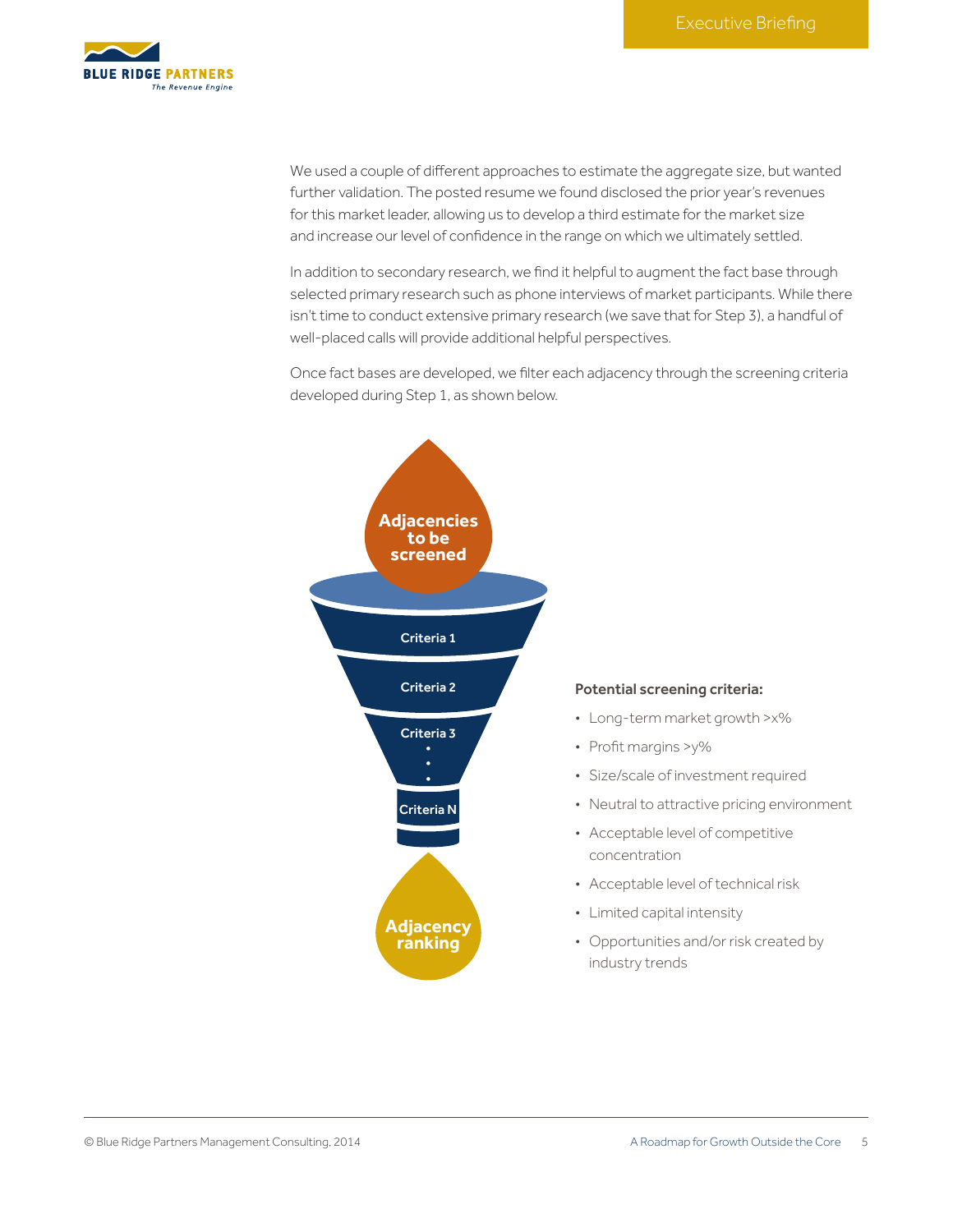

In the conduct of these screening activities, the scoring of adjacencies on each criterion can be done using any convention that the user prefers – 1 through 10, green/yellow/red, etc. – as long as it enables prioritization of the multiple adjacencies. An example of the screening approach and output from this prioritization task is shown below.

| Adjacency                                           | 5-year growth<br>rate | Industry profit<br>margins | Pricing/<br>reimbursement | Competitive<br>concentration | Technical risk | Capital<br>intensity | Regulatory<br>environment | Overall<br>assessment |
|-----------------------------------------------------|-----------------------|----------------------------|---------------------------|------------------------------|----------------|----------------------|---------------------------|-----------------------|
| $\overline{A}$                                      |                       |                            |                           | ┍                            |                | $\bullet$            |                           |                       |
| $\sf{B}$                                            |                       |                            |                           |                              |                |                      |                           |                       |
| $\mathsf C$                                         |                       |                            |                           |                              |                |                      |                           |                       |
| $\mathsf{D}$                                        |                       |                            |                           |                              |                | $\bullet$            | $\bullet$                 |                       |
| E                                                   |                       |                            |                           |                              |                |                      |                           |                       |
| ${\mathsf G}$                                       |                       |                            |                           | ┏                            |                |                      |                           |                       |
| $\mathsf{H}% _{0}\left( \mathsf{H}_{0}\right) ^{T}$ | $\bullet$             |                            |                           |                              |                |                      | $\bullet$                 |                       |
| $\bullet$<br>$\bullet$                              |                       |                            |                           |                              |                |                      |                           |                       |
| $\mathsf{n}$                                        |                       |                            |                           |                              |                |                      |                           |                       |
|                                                     |                       |                            |                           |                              |                |                      |                           |                       |

•Least Attractive •• Modestly Attractive •• Very Attractive •• Most Attractive

The objective of this step is to reduce the number of potential adjacencies to a manageable number of market sectors for a "deep-dive" assessment. As such, the scoring needs to result in enough differentiation between the adjacencies to allow for an informed decision about which sectors warrant this additional work. In the above example, adjacencies A, B, and C may be chosen for advancement to Step 3.

Importantly, successfully completing Step 2 requires a comfort with ambiguity and a willingness to rule in or rule out adjacencies based on imperfect information. Failure to do so in a timely manner can result in a great deal of expended resources with no impact. For example, a middle-market business services firm had been evaluating a number of industry verticals for which they might introduce a service offering. While the company had collected a reasonable amount of information about each sector, they found themselves lost in "analysis paralysis" for over a year, striving to answer every conceivable question about each adjacency. Being spread so thinly across a dozen potentially attractive sectors, the company made no progress in the pursuit of any single adjacency, despite having identified growth beyond the core as a strategic priority.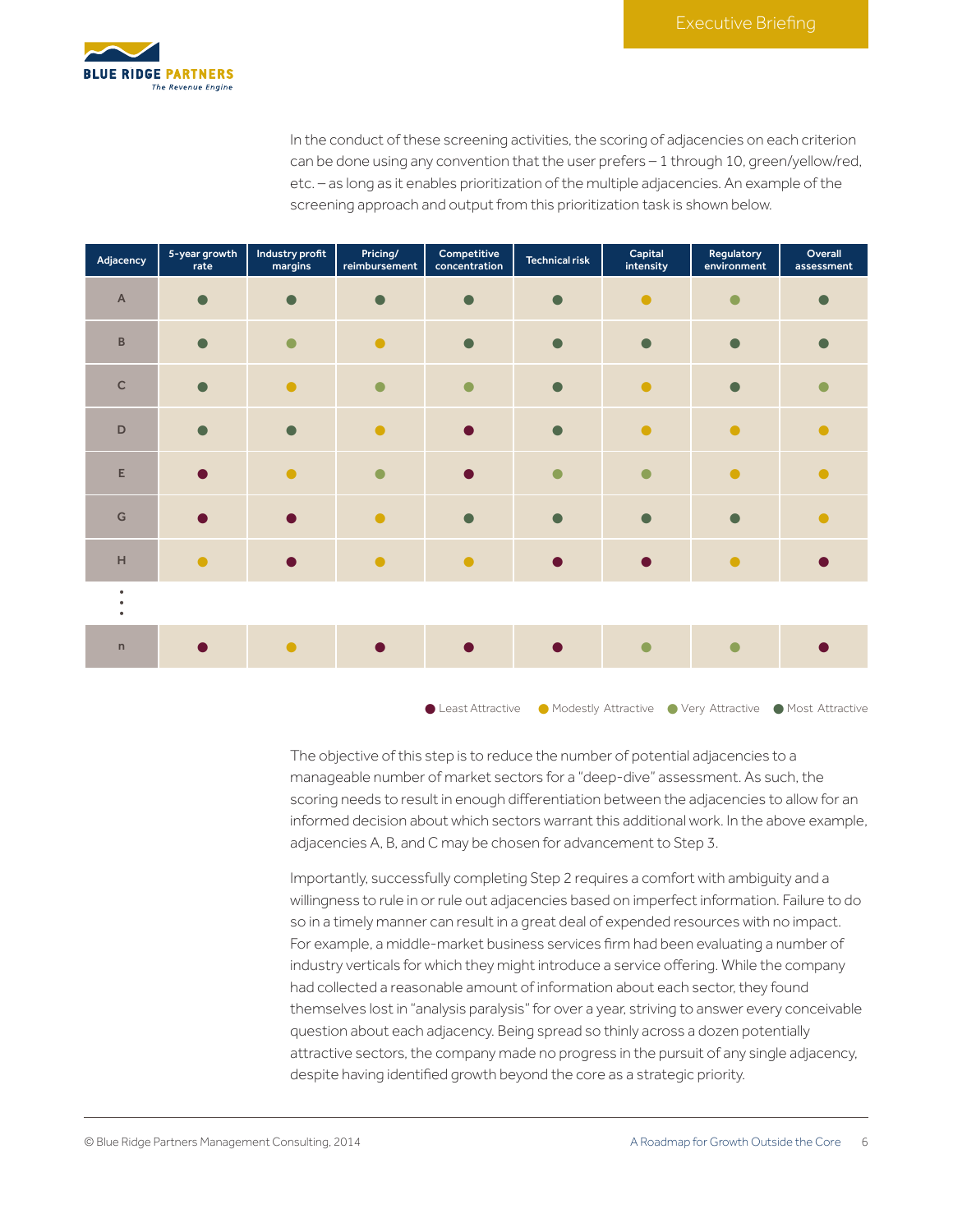

#### Step 3: Perform in-depth adjacency assessments and determine course of action

For each of the top-priority adjacencies, an in-depth assessment should be completed, and more insightful perspectives about market attractiveness and strategic fit should be developed. As part of the in-depth assessments, it is important to address the following questions:

| <b>Market attractiveness</b>                                                                                                                                                                                                                                                                                                                                                                                                                                                                                                                                                                                                                                                                           | What it takes to win                                                                                                                                                                                                                                                                                                                                                                                                                                                                                                                                                                                          | Strategic fit/<br>ability to succeed                                                                                                                                                                                                                                                                                                                                                                                                                                         | How to enter                                                                                                                                                                                                                                               |
|--------------------------------------------------------------------------------------------------------------------------------------------------------------------------------------------------------------------------------------------------------------------------------------------------------------------------------------------------------------------------------------------------------------------------------------------------------------------------------------------------------------------------------------------------------------------------------------------------------------------------------------------------------------------------------------------------------|---------------------------------------------------------------------------------------------------------------------------------------------------------------------------------------------------------------------------------------------------------------------------------------------------------------------------------------------------------------------------------------------------------------------------------------------------------------------------------------------------------------------------------------------------------------------------------------------------------------|------------------------------------------------------------------------------------------------------------------------------------------------------------------------------------------------------------------------------------------------------------------------------------------------------------------------------------------------------------------------------------------------------------------------------------------------------------------------------|------------------------------------------------------------------------------------------------------------------------------------------------------------------------------------------------------------------------------------------------------------|
| How big is the market<br>and how fast is it growing<br>(refining the estimates<br>developed in Step 2)?<br>What factors influence the<br>expected growth rate?<br>What are pricing trends<br>in the market?<br>What are current and<br>projected profitability levels<br>for market participants?<br>What are the customer<br>landscape and the relative<br>level of concentration<br>or fragmentation? What<br>is a logical approach to<br>segmenting customers?<br>What is the competitive<br>landscape, including the<br>level of concentration<br>or fragmentation?<br>What is the operating<br>environment, including<br>barriers to entry, regulatory<br>dynamics, consolidation<br>trends.etc.? | What is the basis of<br>competition in the<br>marketplace? Differentiated<br>products or services? Low-<br>cost operations? People<br>and relationships? R&D<br>and intellectual property?<br>What customer segments<br>are most attractive and what<br>go-to-market strategies<br>and tactics are required<br>to succeed with them?<br>Who influences and who<br>makes purchase decisions<br>and on what basis?<br>What is the nature and<br>frequency of customer<br>purchasing and what<br>is the selling cycle?<br>What are customers'<br>switching behaviors?<br>What is the minimum<br>efficient scale? | How well do company and<br>capabilities overlap with<br>required capabilities?<br>If knowledge, skills, and<br>relationships need to be<br>developed, what are the<br>options for doing so? What<br>is the relative feasibility of<br>the different options?<br>What synergies exist for<br>the company in pursuing<br>this new market, whether<br>through acquisition or<br>organic means, i.e., why<br>does it make sense for<br>the company to invest<br>in the endeavor? | Are there any realistic<br>organic options to<br>enter the market?<br>What acquisition targets<br>are available, and which<br>are most attractive?<br>Which attractive<br>acquisition targets are<br>"actionable" and likely to<br>be receptive to a deal? |
|                                                                                                                                                                                                                                                                                                                                                                                                                                                                                                                                                                                                                                                                                                        |                                                                                                                                                                                                                                                                                                                                                                                                                                                                                                                                                                                                               |                                                                                                                                                                                                                                                                                                                                                                                                                                                                              |                                                                                                                                                                                                                                                            |

While secondary research continues to be an important part of an in-depth adjacency assessment, the information needed to answer these questions won't ever be found online or in a purchased research report. In addition to conducting more exhaustive secondary research than was done in Step 2, a concerted primary research effort is required. At Blue Ridge Partners, we use a methodology we call Nine Voices of the Market™. Everyone has heard of "the voice of the customer," but eight other voices can be valuable in generating insightful perspectives about the market and its participants. Industry executives, marketing and sales representatives of companies competing in a given adjacency, and other experts provide important inputs to the adjacency assessment, augmenting what can be gained through customer conversations alone.